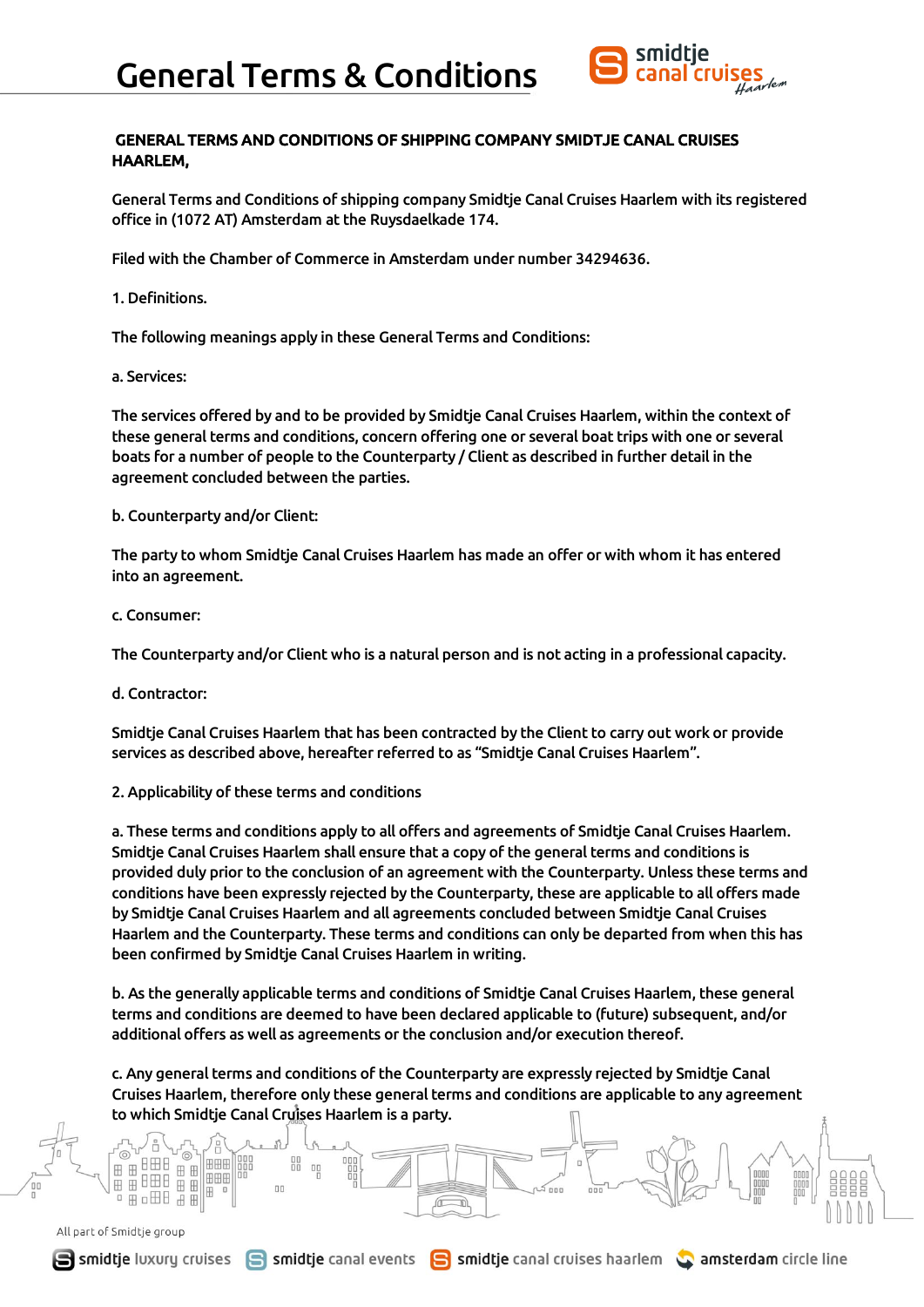### 3. Offers

a. Unless a validity term is stated in the offer, all offers made by Smidtje Canal Cruises Haarlem are without obligation.

b. Smidtje Canal Cruises Haarlem retains the right to refuse a request for an offer without stating any reasons.

4. Conclusion and termination of the Agreement

a. The agreement is concluded by means of a written confirmation by Smidtje Canal Cruises Haarlem to the Client that the order has been accepted or by means of the signing of the offer or agreement by the Counterparty. Confirmation by email is also possible provided that the email writer is authorised to take this decision (on behalf of the Client). The agreement can also be concluded orally in urgent cases: in that case, the conclusion of the agreement is apparent from Smidtje Canal Cruises Haarlem executing the order and Smidtje Canal Cruises Haarlem will confirm the agreement in writing within 2 x 24 hours.

b. The Client does not have the right to transfer the agreement with Smidtje Canal Cruises Haarlem partially or fully to a third party without the prior written permission of Smidtje Canal Cruises Haarlem.

C. Smidtje Canal Cruises Haarlem shall determine the manner in which the order will be executed within the boundaries of that which has been agreed in writing between the parties.

5. Changes in the execution

If, before or during the execution of the agreement, it appears that this agreement or part of this agreement can only be executed in a different manner due to unforeseen circumstances, the party who first knew of these circumstances shall enter into consultation with the other party. Smidtje Canal Cruises Haarlem will point out the financial consequences to the Counterparty. Consumers have the right to terminate the agreement within 48 hours after these circumstances have become known.

# 6. Changes

Changes in the agreement and deviations from these general terms and conditions shall only apply if they have been agreed in writing between the parties. If changes lead to an increase or decrease in the costs, a change in the price as a result of this must be agreed between the parties in writing.

#### 7. Cancellation by the Counterparty

a. The Counterparty has the right to cancel an agreement that has been concluded between the parties under the conditions set out below: Cancellation shall take place by means of a written notification by the Counterparty sent by registered mail to Smidtje Canal Cruises Haarlem. The cancellation date is the date on which Smidtje Canal Cruises Haarlem receives the notification.

b. If the Counterparty cancels the agreement less than two months before the boat trip, the agreement between the parties will be terminated with the proviso that the Counterparty owes 40 % of the total amount payable to Smidtje Canal Cruises Haarlem pursuant to the agreement.

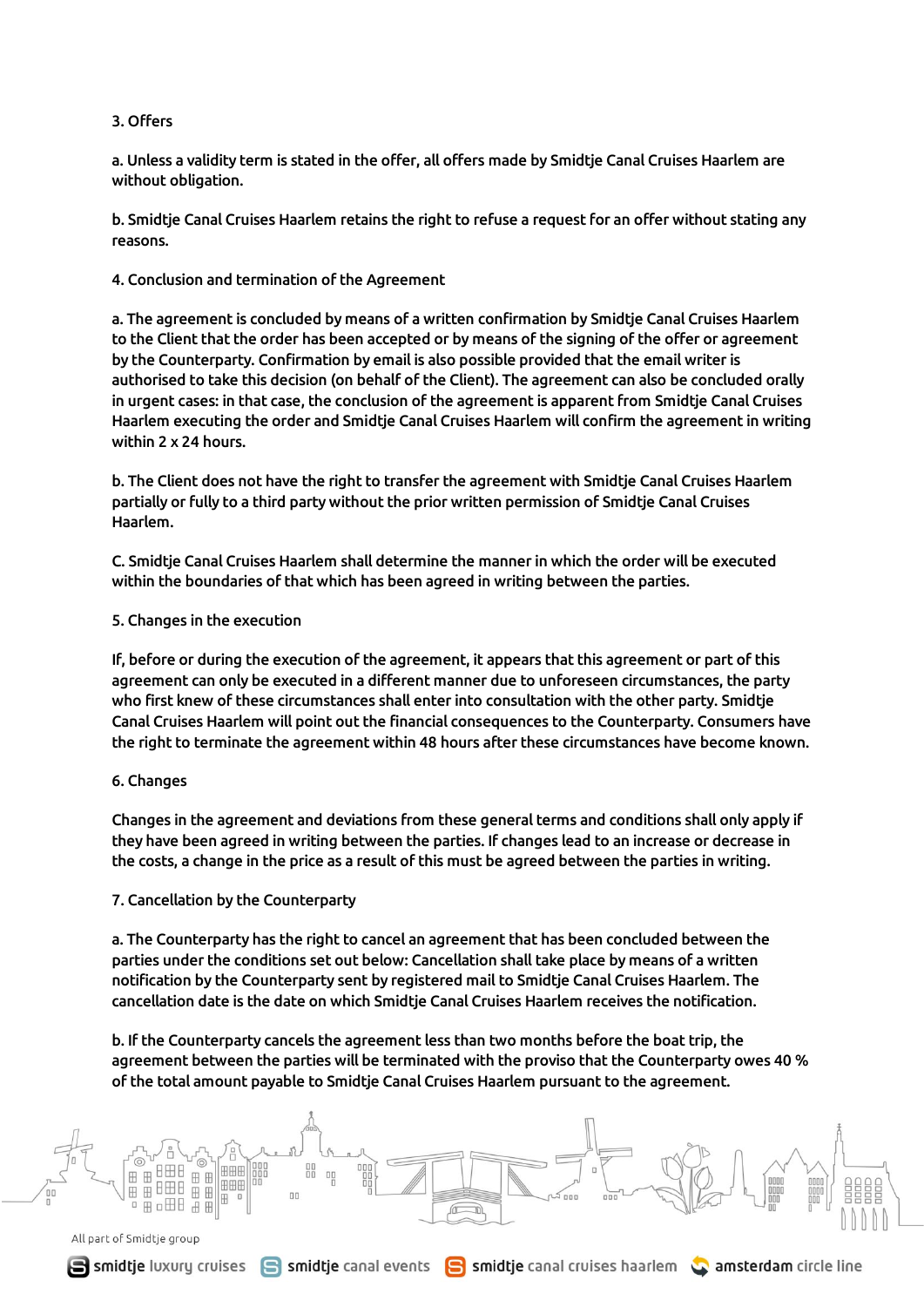c. If the Counterparty cancels the agreement less than one month before the boat trip, the agreement between the parties will be terminated with the proviso that the Counterparty owes 50 % of the total amount payable to Smidtje Canal Cruises Haarlem pursuant to the agreement.

d. If the Counterparty cancels the agreement less than fourteen days before the boat trip, the agreement between the parties will be terminated with the proviso that the Counterparty owes 60 % of the total amount payable to Smidtje Canal Cruises Haarlem pursuant to the agreement.

e. If the Counterparty cancels the agreement less than seven days before the boat trip, the agreement between the parties will be terminated with the proviso that the Counterparty owes 80 % of the total amount payable to Smidtje Canal Cruises Haarlem pursuant to the agreement.

f. If the Counterparty cancels the agreement less than 48 hours before the boat trip, the agreement between the parties will be terminated with the proviso that the Counterparty owes 95 % of the total amount payable to Smidtje Canal Cruises Haarlem pursuant to the agreement.

8. Payment

a. Payment by the Counterparty to Smidtje Canal Cruises Haarlem must take place in accordance with the payment conditions stated on the invoice. The Counterparty does not have the right to offset or delay payment for whatever reason, unless the Counterparty is a Consumer. In the absence of a payment due date on the invoice, payment must take place within fourteen days of the invoice date. In any case, the total amount must have been paid no later than two days before the boat trip. Payment shall take place without the Client being able to block its payment obligation due to seizure of its assets or in another manner.

b. Claims regarding invoices must be submitted in writing within 8 days after the invoice date to Smidtje Canal Cruises Haarlem.

c. Smidtje Canal Cruises Haarlem retains the right to demand advance payment.

d. In the event of payment by means of a bank transfer, the date of payment is the date on which the payment is credited to the account of Smidtje Canal Cruises Haarlem. In the event of payment in cash, only the receipt issued by Smidtje Canal Cruises Haarlem shall be regarded as proof and date of payment.

e. The payment due dates referred to in this article are final deadlines as specified in the Dutch Civil Code, Book 6, Section 83(a), therefore the expiry of these periods without timely payment shall result in the default of the Counterparty without a notice of default being required.

As from the date of default, the Counterparty shall be required to pay a contractual interest of 0.8% per month whereby part of a month shall be calculated as a whole month. Furthermore, Smidtje Canal Cruises Haarlem is then entitled to suspend the execution of the agreement and the Counterparty is required to pay all extrajudicial and judicial expenses that Smidtje Canal Cruises Haarlem has incurred as a result of the non-fulfilment of its obligations by the Counterparty.

9. Expenses in the event of non-timely payment

田田田

88 00

a. All expenses incurred by Smidtje Canal Cruises Haarlem to effectuate its rights, including all extrajudicial and judicial expenses in the event a legal representative, lawyer or bailiff is engaged, are for the Client's account.

> foc  $\equiv$

All part of Smidtje group

田

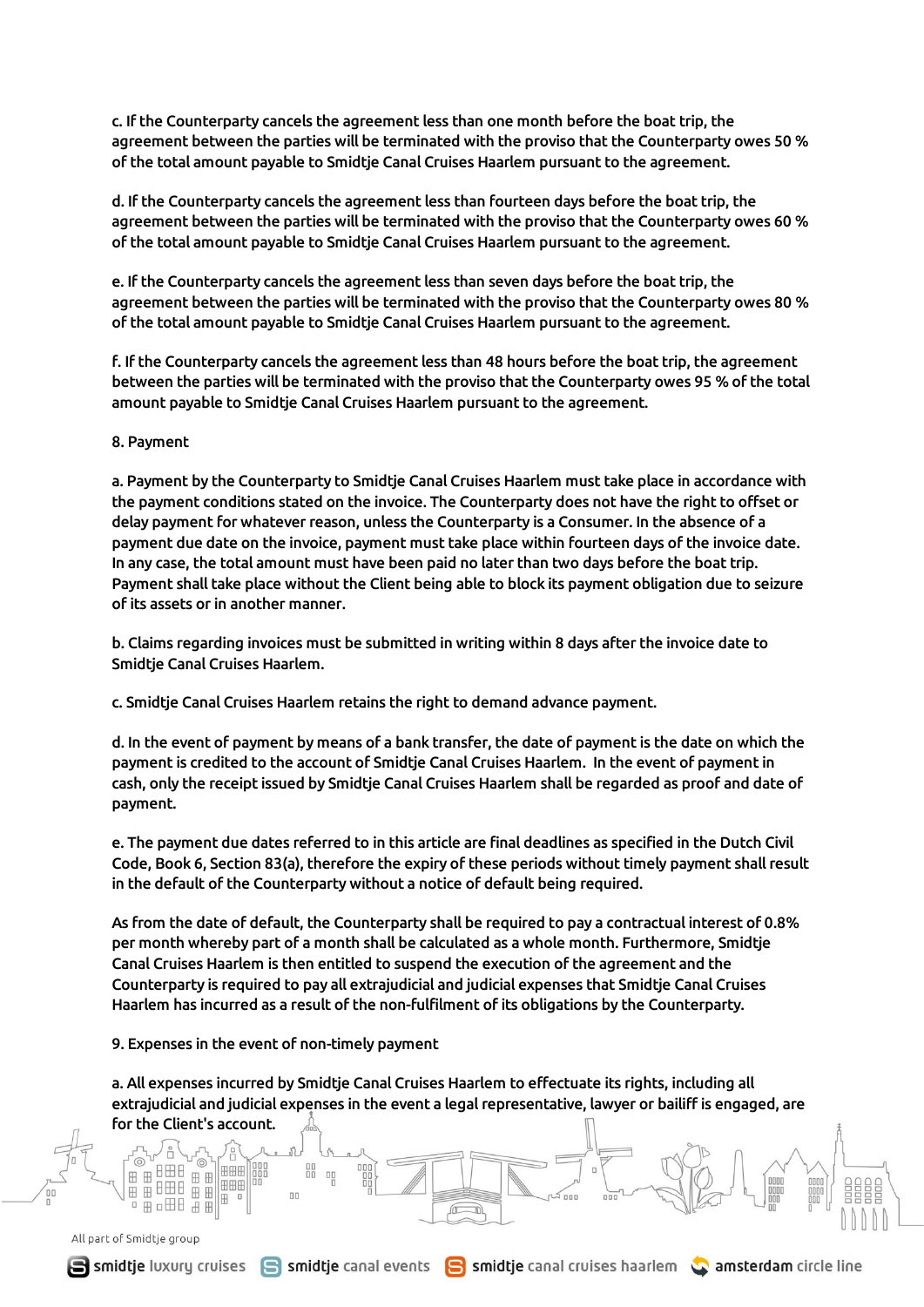b. The amount of the extrajudicial expenses equals the maximum amount laid down in the Debt Collection Expenses Act (WIK).

c. Smidtje Canal Cruises Haarlem has the right vis-à-vis the Counterparty who has not paid timely, without prejudice to its other rights pursuant to the terms and conditions and/or the law:

I. to demand immediate payment from the Counterparty and/or security for the payment for all existing agreements;

II. to suspend performance of its services, also based on other agreements with the Counterparty, without prejudice to its right to demand security for the payment at the same time or in the future;

III. to terminate the agreement in question completely, or to the extent not executed, by means of a written notification by Smidtje Canal Cruises Haarlem;

IV. to terminate one, several or all existing agreements, for which the Counterparty is not in default, completely, or to the extent not executed, by means of a written notification by Smidtje Canal Cruises Haarlem;

V. to demand payment at once of the total amount if payment in instalments was agreed.

VI. Except in the event that use was made of the right to terminate, Smidtje Canal Cruises Haarlem can always change its choice of the rights set out in this article.

#### 10. Price

All prices and rates are exclusive of VAT and any other levies imposed by the government, unless an amount including VAT was stated in the quotation and/or invoice. All prices are based on the circumstances that were applicable at the time of the conclusion of the agreement. If these circumstances change after the conclusion of the agreement, Smidtje Canal Cruises Haarlem may increase or decrease the prices by the amount with which its costs increased or decreased provided that it provides a specification of the resulting higher or lower costs. The circumstances referred to above include taxes in the Netherlands or abroad and changes in wages, prices and exchange rates. In the event of longer-term agreements with Consumers, Smidtje Canal Cruises Haarlem shall increase the price for the first time three months after the conclusion of the agreement.

#### 11. Confidential Information

Both parties undertake to observe the confidentiality of the confidential information of the other party. Each party will take all reasonable precautionary measures in order to fulfil this obligation to the best of their ability.

#### 12. Cooperation of the Counterparty

田田田 田 漂亮

IH

a. The Client shall always provide all necessary information to Smidtje Canal Cruises Haarlem.

b. In the event that the information necessary for the execution of the agreement is not provided to Smidtje Canal Cruises Haarlem or is not provided timely or in accordance with the agreements or the Counterparty does not fulfil its obligations vis-à-vis Smidtje Canal Cruises Haarlem in another manner, this can lead to a suspension of the fulfilment of the obligations of Smidtje Canal Cruises Haarlem and extra costs could be charged to the Counterparty.

 $\sqrt{1-\sqrt{1-\frac{1}{2}}}$ 

All part of Smidtje group

 $\overline{a}$  &  $\overline{a}$  &  $\overline{a}$ 

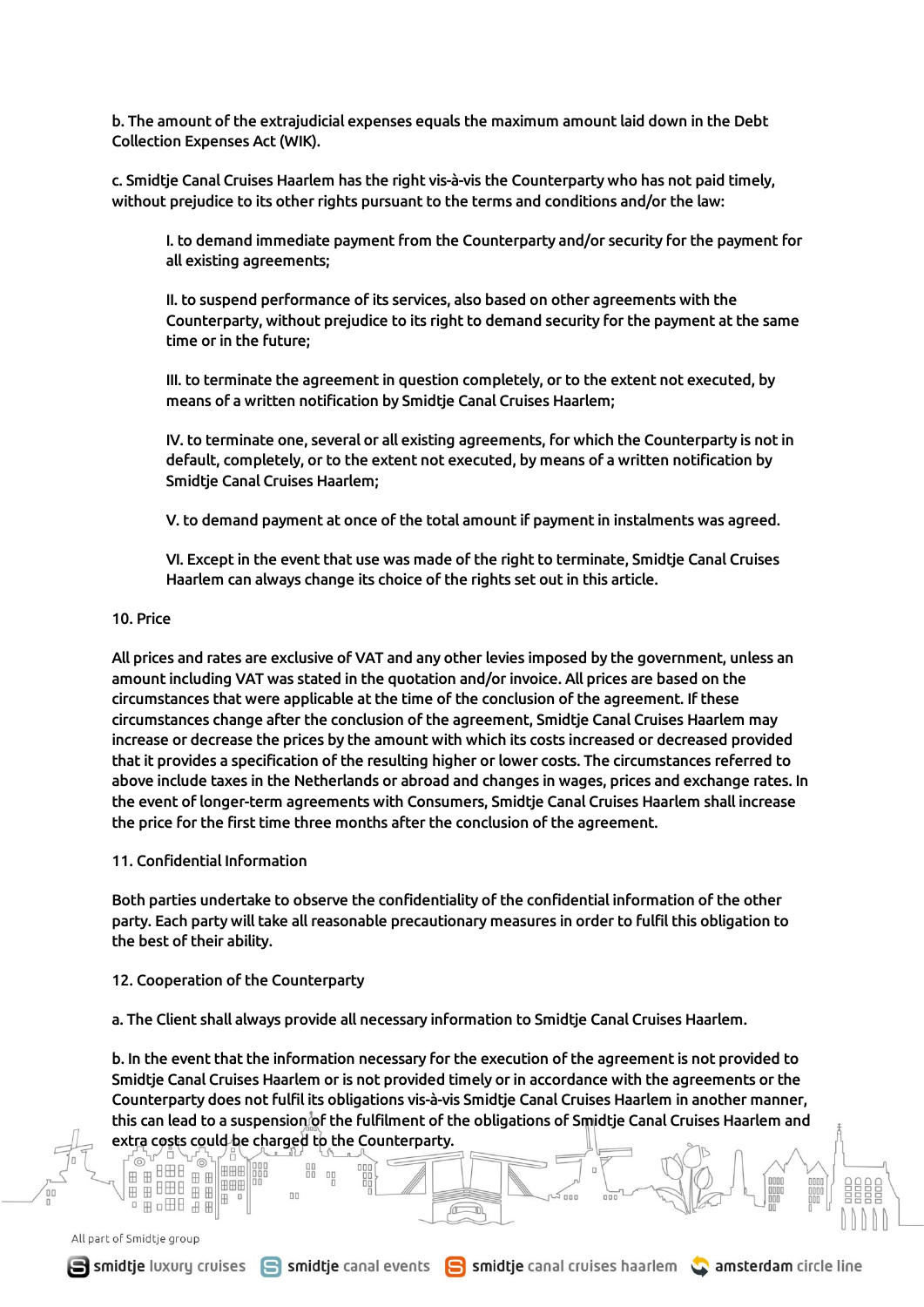c. The Counterparty must follow the instructions of (the employees of) Smidtje Canal Cruises Haarlem immediately. Access to the boat and the docks can be refused by Smidtje Canal Cruises Haarlem without stating the reasons for this, if this is considered necessary in connection with safety or public order.

d. The starting time of the boat trips cannot be deviated from. The boat shall depart at the agreed time. If (a number of) the passengers are not present on time, this is for the Counterparty's account and risk. At the Counterparty's explicit request, which must then be confirmed in writing by the Counterparty, departure can be postponed until all passengers are present. Deviations from the agreed departure time are completely for the Counterparty's account and risk. The duration of the boat trip will be shortened for as long as the delay has lasted. Other parts of the boat trip could be changed / shortened or cancelled completely as a result of this delay.

### 13. Complaints

a. Complaints are defined as all grievances of the Counterparty regarding the execution of the agreement by Smidtje Canal Cruises Haarlem.

b. Complaints are only valid if they are submitted in writing with a justification within 7 days after the provision of the services specified in the agreement, without prejudice to the provisions in the following articles. Consumers are given a term of 60 days to submit their complaints.

c. Small deviations in the execution of the agreement that are regarded as generally acceptable cannot provide grounds for a complaint.

d. The submission of a complaint shall not suspend the payment obligation of the Counterparty.

e. If the Client has not submitted a complaint within the above-mentioned term, the Client is deemed to have approved the services provided and/or the invoices. In the absence of such a notification, all claims of the Counterparty shall lapse.

# 14. Liability for damage

a. Smidtje Canal Cruises Haarlem is not liable for damage as a result of faulty or non-timely execution of the agreement, nor is it liable for any other direct and/or indirect damage or personal injury, including, of the Counterparty, unless the damage can be attributed to gross negligence, wilful recklessness or intent.

b. In all cases in which Smidtje Canal Cruises Haarlem is obliged to pay any compensation this shall never amount to more than the invoiced or to be invoiced amounts (excluding VAT) based on the agreement in question by Smidtje Canal Cruises Haarlem to the Client.

c. After the expiry of the complaint submission period referred to in Article 8 b and 12, Smidtje Canal Cruises Haarlem is no longer liable for its shortcomings, unless a guarantee agreed in writing applies.

d. Smidtje Canal Cruises Haarlem expressly rules out any liability with regard to all persons for which Smidtje Canal Cruises Haarlem in responsible or liable in any way, including third parties whom Smidtje Canal Cruises Haarlem has contracted to provide services.

e. A claim lodged by the Counterparty for compensation of damages lapses and therefore is no longer valid, if it is lodged after the course of one year after the execution of the agreement in question. The

> foc  $\equiv$

먦  $\Box$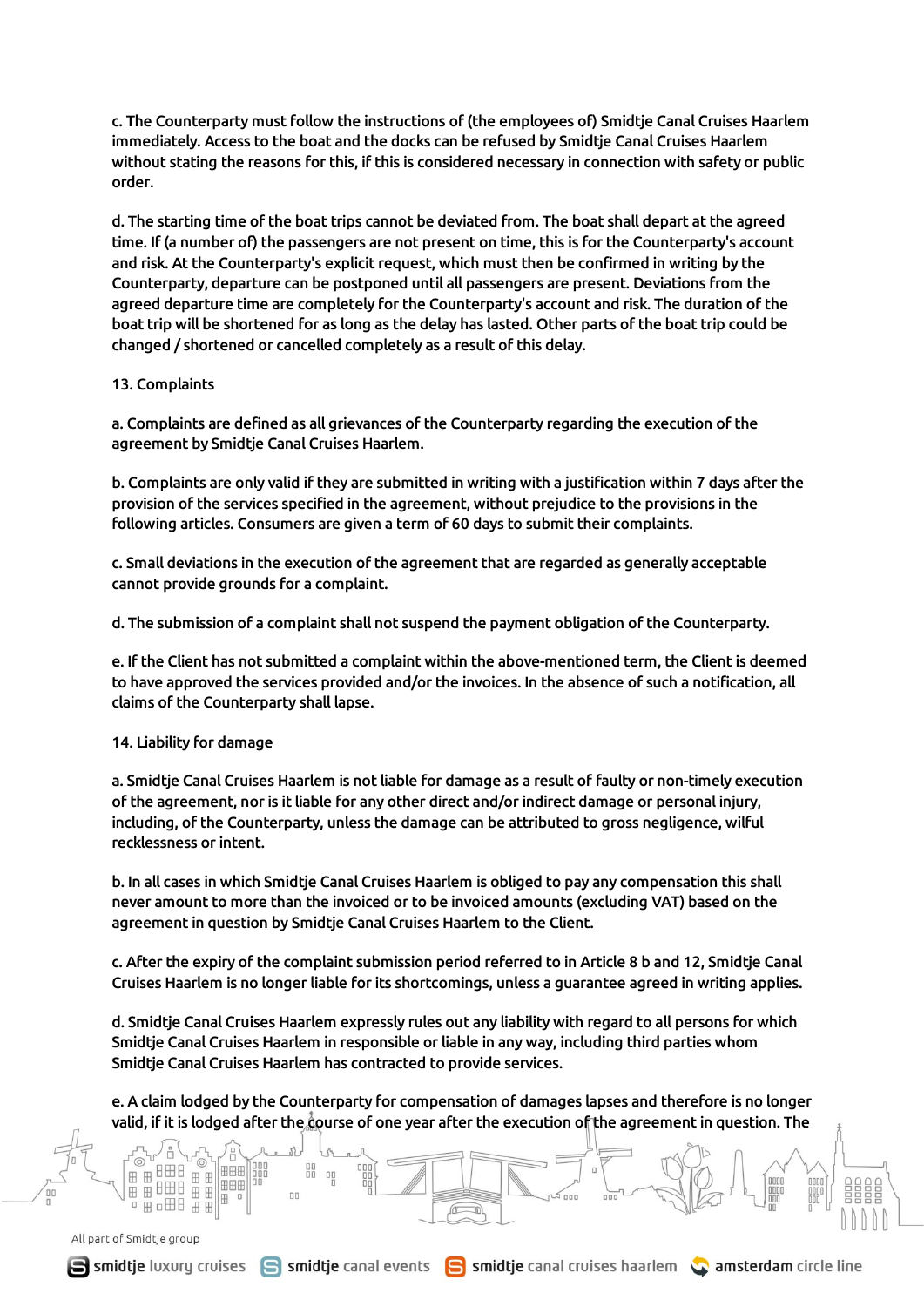Counterparty shall indemnify Smidtje Canal Cruises Haarlem for any damage that third parties could possibly suffer in the execution of the agreement between the parties.

f. The Counterparty is responsible and liable for the behaviour of the passengers which it brings on board. The Counterparty must conclude the necessary insurance for this for its own account.

g. The Counterparty is liable for the loss of and/or damage to property of Smidtje Canal Cruises Haarlem irrespective of the cause. In addition, the Counterparty is also liable for damage caused by the passengers to the personnel or the property of the personnel of Smidtje Canal Cruises Haarlem as well as of third parties that it has contracted, unless this is due to gross negligence on the part of the persons in question.

#### 15. Force Majeure

a. Neither party is required to fulfil any obligation in the event that the party is unable to do so due to circumstances for which it cannot be blamed, nor for which it cannot be held accountable by law, by a legal act or according to generally accepted standards, such as damage caused by storms, natural disasters, obstruction by third parties, restrictive measures by any government, wars, strikes, fires, disruptions and accidents in the companies of third parties, as well as shortcomings or force majeure of suppliers or of third parties whose services Smidtje Canal Cruises Haarlem makes use of.

b. In the event of force majeure or other circumstances of such a nature that no (further) fulfilment of the agreement can be demanded in all reasonableness and fairness, the execution of the agreement shall be suspended or, if such a suspension has lasted uninterrupted for a period of at least three months or as soon as it has been established that this will last longer than three months, the other party can immediately terminate the agreement completely or partially extrajudicially by means of a registered letter to the party in question. The right to terminate the agreement lapses in the event that, before this right is exercised, the agreement of which the fulfilment was temporarily prevented by force majeure, is fulfilled as yet.

c. In the event of termination of the agreement due to force majeure, the obligations pursuant to the agreement cease to exist, with the proviso that when the agreement has already been partially fulfilled by Smidtje Canal Cruises Haarlem, the Counterparty shall owe Smidtje Canal Cruises Haarlem a proportional share of the agreed price.

d. In the event of force majeure, parties cannot claim compensation from each other.

16. Suspension and termination

88  $\Box$ 

a. If, in the opinion of Smidtje Canal Cruises Haarlem, the creditworthiness of the Counterparty gives cause for this, Smidtje Canal Cruises Haarlem can demand further security or advance payment at any time. In the event this demand is not met, Smidtje Canal Cruises Haarlem has the right to suspend the execution of the agreement. This provision (16a) does not apply to Consumers.

b. In the event that the Counterparty does not fulfil one or several of its obligations or does not fulfil these obligations timely or properly, or applies for a moratorium of payments, or is declared bankrupt, or all or part of its assets are seized and/or the Counterparty loses control over its assets, Smidtje Canal Cruises Haarlem has the right to suspend the execution of the agreement or terminate the agreement by means of a written notification, at its choice and without prejudice to any right it may have to compensation of damages, costs and interest.

> foc  $\equiv$